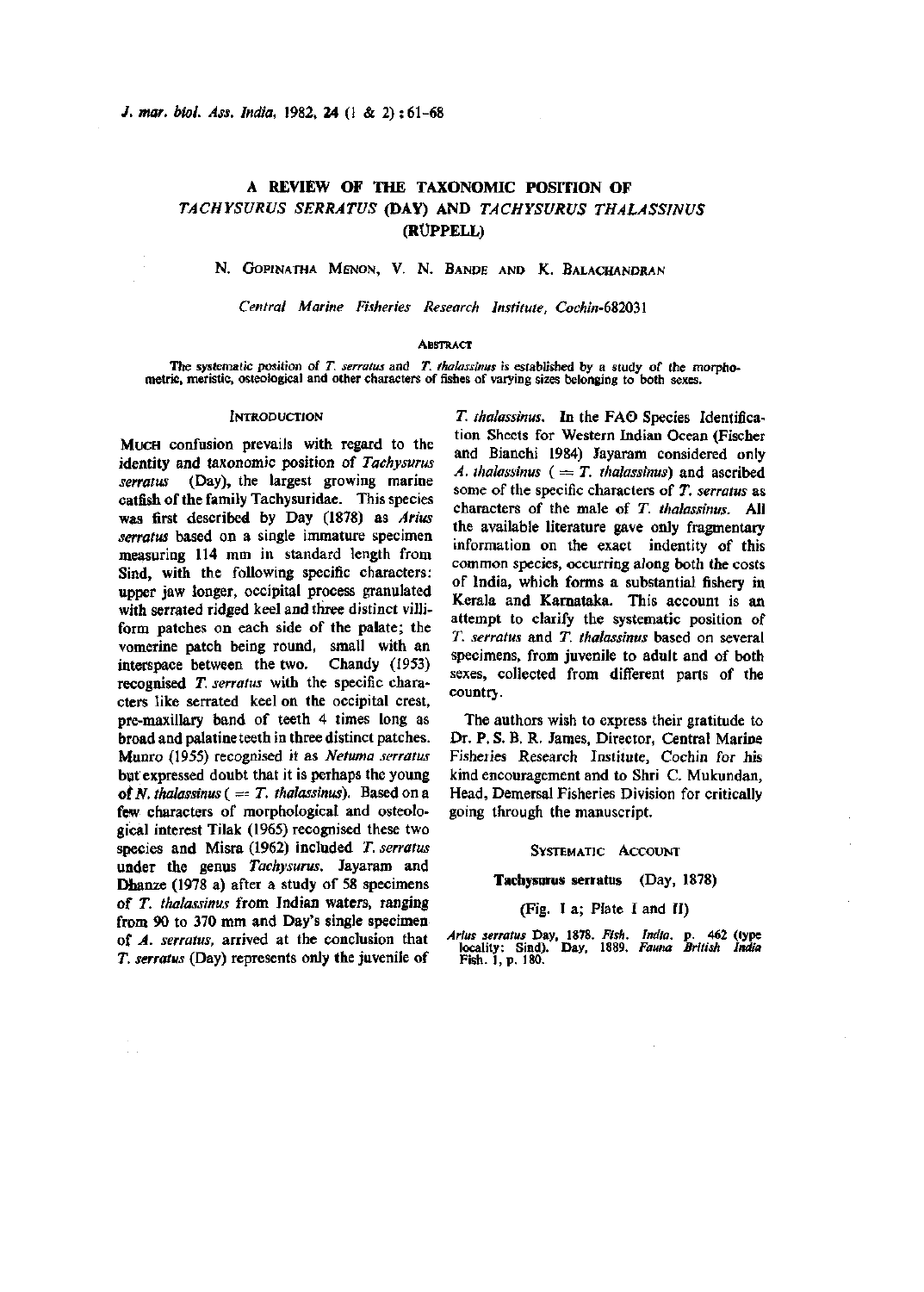*Tachysurus serratus*Chandy, 1953. *Rec. Indian Mus.,* 51, pi. 1, p. 12 (sind). Tilak, 1965. *J. Zool.,* **146,** pi. 2, pp. 150-174.

*Netuma serratus* Murno, 1955. *Mar. Freshw. Fishes Ceylon,* p. 54.

*Material:* Several specimens (both sexes) from Pamban (Palk Bay) total length 170-390 mm; Mandapam (Palk Bay) 257-438 mm; Kilakkarai 128-427 mm; Tuticorin 179-460 mm; Cochin 300-1150 mm; Calicut 400-930 mm.

process. Median longitudinal groove short; supra-occipital process with a serrated keel, longer than wide at its base. Pre-dorsal plate crescentic and narrow. 7 vertebrae form pars sustentaculum. Maxillary barbels thick at base, reach the gill opening, outer mandibular shorter than maxillary. Length of dorsal spine equals the width of head, serrated on both edges with soft termination; pectoral spine stronger than dorsal, serrated in the outer half and denticulated



Fig. 1. a. Head of *Tachysurus serratus* (Female) and b. Head of *Tachysurus thalassinus* (Male).

*Description:* B.vi; D.l/7; P. 1/10; V. 6; A.16-18; C. 17.

Length of head  $20-24\%$  in total length. Height of head at occiput  $10-14.9\%$  in total length; snout 9.2-10.9% in total length, acute, pointed, projects over the mouth. Upper jaw longer than the lower, exposing the premaxillary band of teeth; mouth sub-inferior. Head shield granulated with lines distinct on the occipital

 $\sim$  100  $\sim$  100

internally. Upper lobe of the caudal fin longer than lower lobe. Premaxillary and mandibular band of teeth villiform. Premaxillary band 4 times long as broad. Teeth on palate villiform, three patches on each side. Prevomerine patches of both sides are separated by a clear mesial space. Ectopterygoid placed parallel to prevomerine patch, larger than the latter. Additional toothed plate is large, almost oval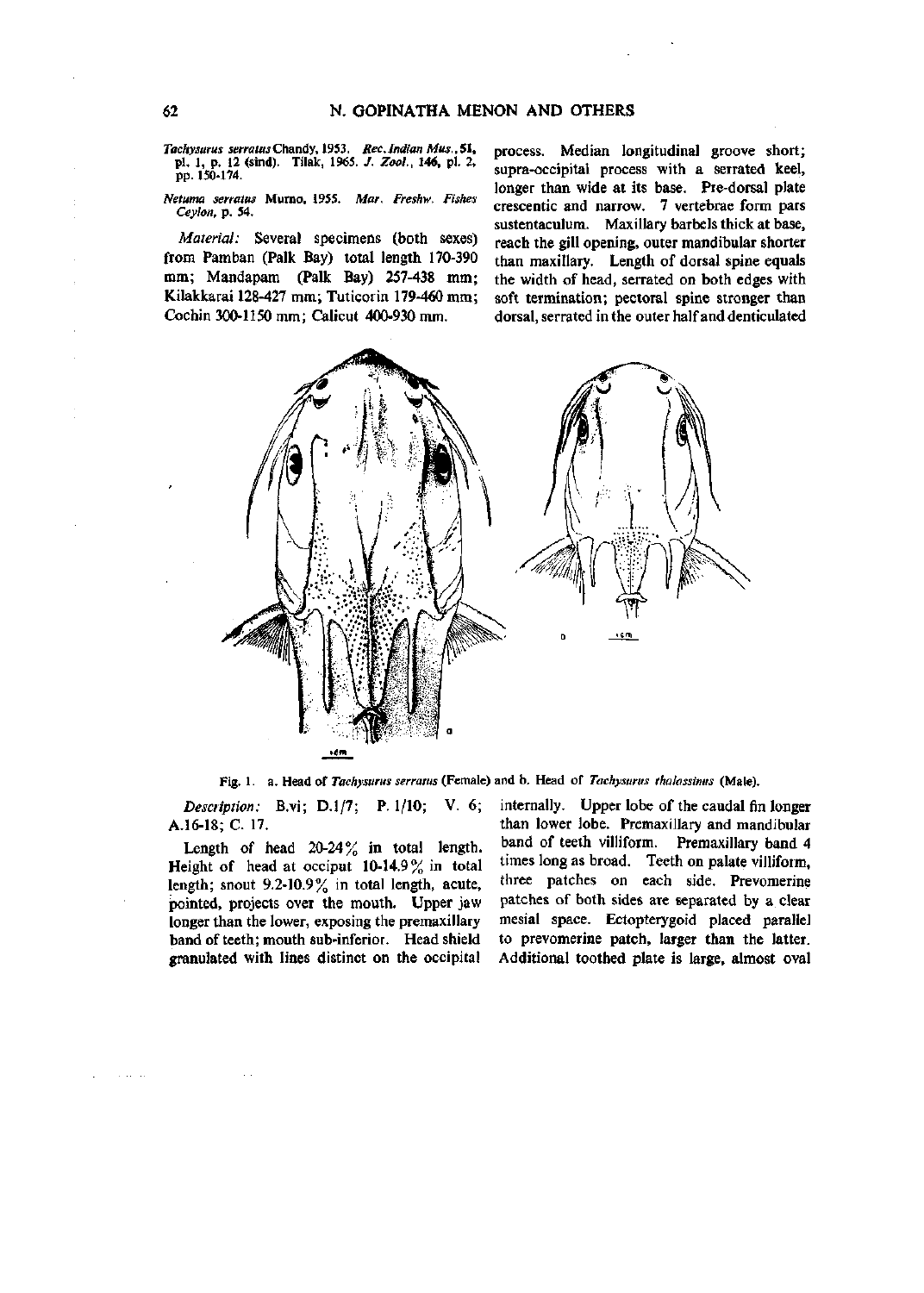with its broad base placed anteriorly touching the prevomerine and ectopterygoid tooth plates. Length of additional toothed plate is equal to the breadth of both prevomerine and ectopterygoid together. No interspace between the additional toothed plate, prevomerine and ectopterygoid plates.

*Colour:* Dark-red brown

Females develop modification of pelvic fin during late stage of maturity and regain original size and shape after spawning. Maximum size : 135 cm.

*Distribution:* Pakistan, West and East Coast of India, Sri Lanka, Bangladesh. Marine.

### **Tachysurus thalassinus** (Ruppell, 1835)

### (Fig. 1 b; Plate 1 and II)

*Bagnis thalassinus* Ruppell, 1835. *Neue wirbelth, Fishes,*  p. 75 pi. 20, flg.2 (type locality; Massaua, Red Sea).

- Netuma thalassina Bleeker, 1862. Atlas Ichth. Ind.<br>Neerland., 2: 28 (Java, Sumatra, Nias, Bintang.<br>Celebos). Fowler, 1904. Journ. Acad. Nat. Sci. Phila-<br>delphia, 12 (2):1-500 (Padnag). Fowler, 1915. Proc.<br>Acad. Nat. Sci. P Ogilby, 1915. Commercial Fish. Fisher. Queensland.<br>p.47. Fowler, 1918. Copeia, 58, p.62 (Philippines).<br>McCullouch, 1927. Fishes New South Wales, ed. 2,<br>p.22, pl.7, fig. 74a. Fowler, 1928. Mem. Bishop mus.,<br>10, p. 62 (compl
- *Netuma thalassinus* Evermann and Scale, 1907. *Bull Bur. Fisher.,* 26, p. 56(San Fabian; Bulan; Philippines) Jordan and Richardson, 1908. *Bull. Bur. Fisher.*  27, p. 242 (Philippines). Weber and Beaufort, 1913. *Fishes Indo Australian Archip., 2,* p. 286, fig. 114 (upper teeth) (Batavia, Singapore, Sumbawa, Timor, Totti, New Guinea). Munro, 1955. *Mar. Fieshw. Fishes Ceylon,* p. 53.
- *Arius thalassinus* Gunlher, 1864. *Cat. Fishes British Mus.,*  5, p. 139, fig. (teeth and occiput), (East Indies, Singapore, Red Sea, Java). Kner, 1865. Reise Novara.<br>Fische, p. 310 (no locality). Gunther, 1866, *Fishes Soffere, 1971*. *Verh. 2001*, p. 114 (Aden, Zanzibar). Ktunzinger Straits, New Guinea, Katow). Macleay, 1878. *Proc. Linn. Soc. New South Wales,* 2, p. 363 (Port Darwin). Schmeltz, 1879. *Cat. Mus. Godeffroy.*

7, p. 56 (Tonga Island). Kulzinger, 1880. Sitzungerber<br>Akad, Wiss, Wien. math. -nat. Ci., 80, p. 409 (Queens<br>land). Macleay, 1881. Proc. Linn, Soc. New South<br>Wales, 6, p. 212, (Torres Strait, Port Darwin). Meyer,<br>1885. Ana *dentification Sheets for Fishery Purposes.*<br>area 51. Vol. 1.

- Tachysurus thalassinus Suvatti, 1937. Index Fish. Siam,<br>p.64 (Gulf of Siam, Phuket). Fowler, 1938. List.<br>Fish. Malaya, p. 50 (249) (reference), Fowler, 1941.<br>Bull. U.S. Nat. Mus., 100, (12), p. 764 (reference).<br>Smith, 1945
- *Bagrus bilineatus* Valenciennes, 1839. *Hist. Nat. Poiss.,\4,p.* 434 (Type locality: Pondicherry).
- *Bagrus Netuma* Valenciennes, 1839. *Ibid.,* 14 p. 438, pi.417 (type locality : Pondicherry).
- *Netuma netuma* Day, 1865. *Fishes of Malabar,* p. 175, fig. (teeth and casque).
- *Arius nasutus* Valenciennes, 1840. *Hist. Nat. Poiss.,*  15, p. 60, (type locality : Malabar; Red Sea).
- *Catastoma nasutum* (Kuhl and van Hasselt) Valencien-nes, 1840. *Ibid.,* 15, p. 60 (Java). Bleeker, 1862. *Atlas Ichth. Ind. Neerland.*,2, p. 28 (name in synonymy.
- *Netuma nasuta* Bleeker, 1862. *Ibid.,* pi. (13), 61. Jordan and Seale, 1907. *Bull. Bur. Fisher.,* 26, p.8 (Cavite).
- *Bagrus rhodonotus* Bleeker, 1846. *Nat. Geneesk, Arch. Nederl. -Indie,* 3 (3), p. 157 (Type locality: Batavia).
- *Bagrus carcliariorhyiichos* Bleeker, 1846. *Ibid.,* 3(2) p. 291 (type locality: Batavia)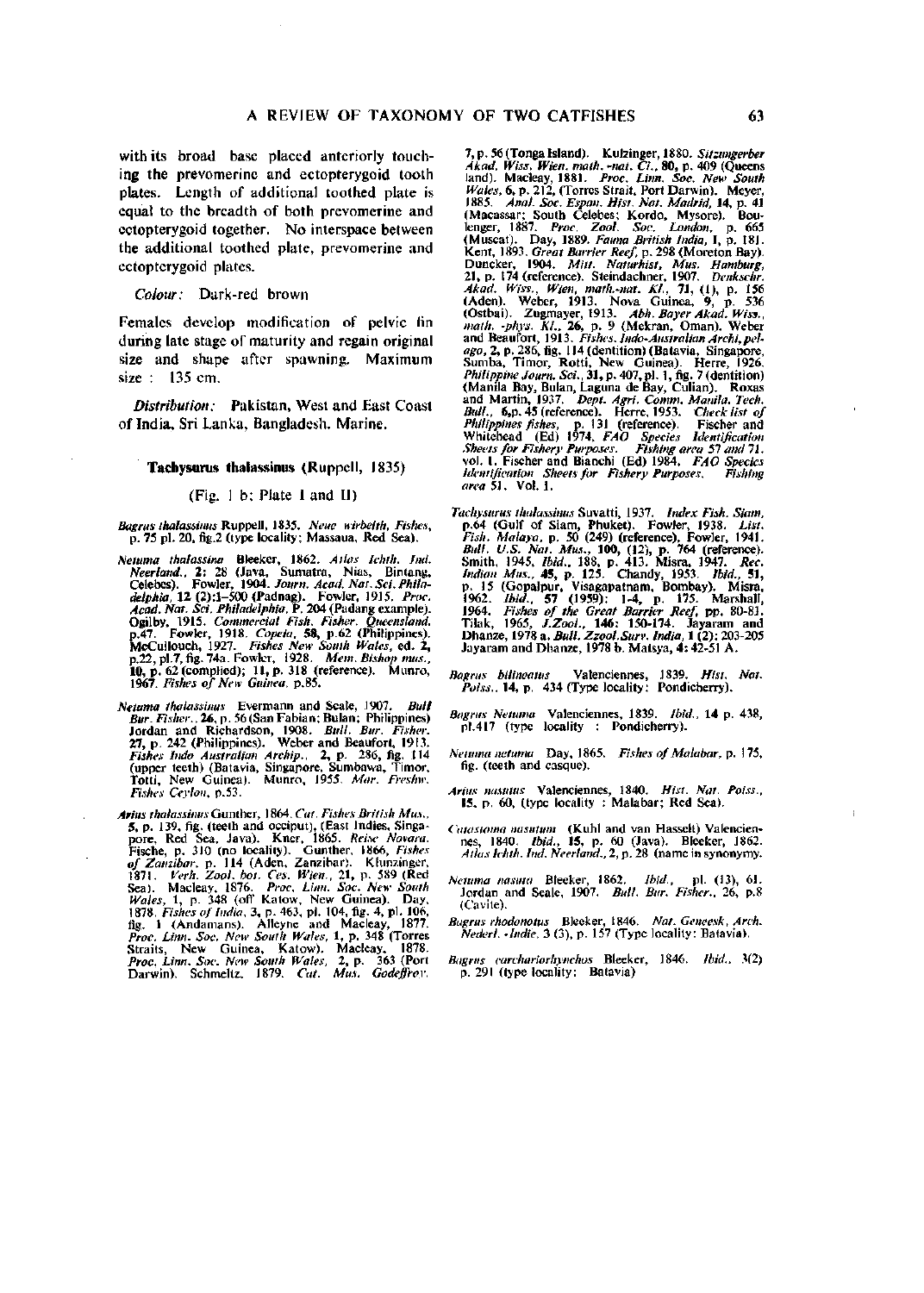- *Sarcogenys rostratus* (Kuhl and Van Hasselt) Bleeker 1862. *Atlas Ichth. Ind. Neerland..* 2, p. 28 (name in synonymy).
- *Arius andamanensis* Day, 1870. *Proc. Zool. Soc. London,*  p. 699 (type locality: Andaman Islands).
- *Ariodes aeneus* Sauvage, 1883. *Bull. Soc. Philomath.*  Paris, 7 (7), p. 156, (type locality: "I le Raffles; voyage de la Zelee").
- *Netuma osakae* Jordan and Hubbs, 1925. *Mem. Carnegie Mus.,* 10, p. 157, pi. 9, fig. 1 (type locality: Japan).

*Material:* Several specimens (both sexes) from Waltair 180-420 mm; Rameswaram 78-490 mm; Pamban 270-435 mm; Mandapam (Palk Bay)183-430 mm; Kilakkarai 170-410 mm; Tuticorin 170-485 mm; Cochin 150-760 mm; Calicut 90-400 mm; Bombay 130-190 mm; Veraval 110-122 mm.

*Description:* B. vi; D. 1/7; P. 1/12; V. 6; A. 15-18; C. 19.

Length of head  $19.9-24.1\%$  in total length; height of head at occiput 11.1-12.2% in the total length; Snout 6.6-7.9% in total length, round, upper and lower jaws equal, premaxillary band of teeth not visible outside. Mouth widely crescentic, sub-terminal, lips with folds at mouth corners; upper surface of the head granulated, median longitudinal groove narrow posteriorly, reaches base of occipital process; the occipital process granulated, keeled and longer than wide at its base and extends to the small crescentic basal bone of the dorsal fin. Eight vertebrae form pars sustentaculum; maxillary barbels thin, reach the outer boarder of operculum, outer mandibular behind eye and inner still shorter. Length of Dorsal spine almost equals the width of head, granulated anteriorly and serrated posteriorly. Pectoral spine strong and shorter than dorsal, feebly serrated internally, upper lobe of the caudal fin longer than lower lobe. Premaxillary band of teeth 6 times long as broad. Teeth on palate villiform, three patches on each side. Prevomerine patches of both sides are placed close together without any space in between. Ectopterygoid is almost double the size of prevomerine band. Additional toothed plate is almost triangular and more conical with its broad base touching mostly the ectopterygoid.

*Colour :* Silvery grey; adipose fin with a blackish brown blotch. Females show an enlargement of the pelvic fin due to the thickening of the muscular part forming a triangular flap during the advanced stage of maturity and the fins regain natural size and shape after spawning.

### *Size :* Maximum 82 cm.

*Distribution:* East coast of Africa, Red Sea, Gulf of Aden, Gulf of Oman, Pakistan, West and East coast of India, Sri Lanka, Bangladesh, Thailand, Singapore, China, Philippines, Japan, North Australia, Queensland and Indonesia Marine, enter estuaries.

#### **DISCUSSION**

The first description of *T. serratus* given by Day (1878), covers almost all important distinguishing characters and is sufficient to justify its validity; though some of the morphometric and osteological characters (Table 1) in various size-groups from Juvnile to adult, give further insight into the identity of this species. Till recently *T. serratus* was considered as a separate species under the genus *Tachysurus.* However, some taxonomists considered that it had greater affinity to *T. thalassinus.* Jayaram and Dhanze (1978a) in their note on the systematic position of *T. serratus* (Day) concluded that *T. serratus*  represents only the juvenile *T. thalassinus.*  They opined that the characters such as length of pectoral fin and maxillary barbels are undependable for distinguishing *T. serratus* from *T. thalassinus.* They further stated that the shape and disposition of palatine patches are less stable and change with size and age of the fish, and they observed that "Juveniles tend to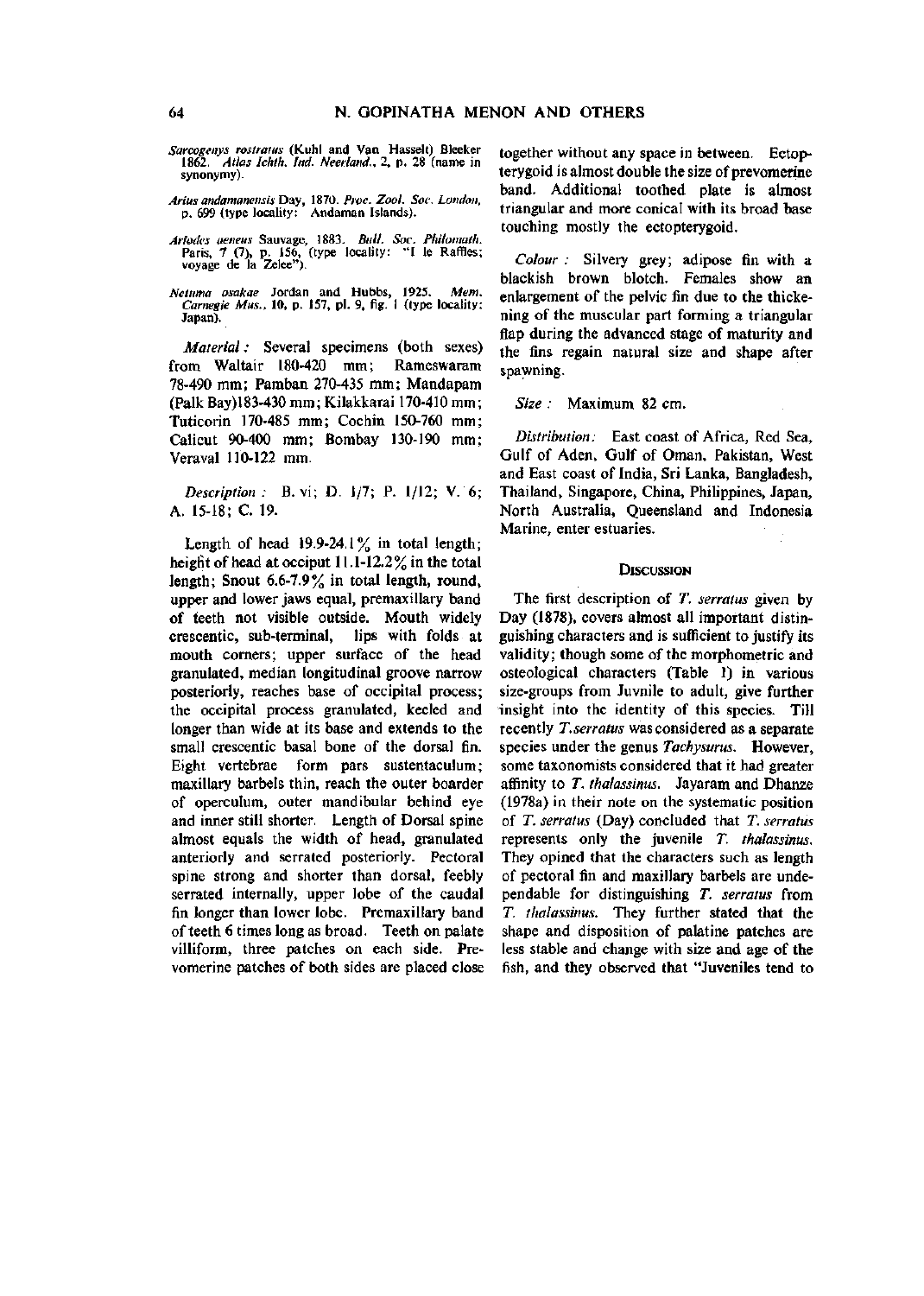

PLATE J. A. Dossal view of the head region of Tachysurus serratus (Male, TL 615 mm), B. Tachysurus thalassinus A. LOOSAL VIEW OF the head tegror of Tachystards serratio of Tachystards, T. 615 thint, B. Tachystards Server (Male, TL 615 mm); C. Ventral view of the head region of Tachystards (Male, TL 615 mm); D. Tachystards (Male, TL

J. MAR. BIOL. ASS. INDIA, 1982, 24 (1 & 2)

 $\sim 100$ 

 $\label{eq:2.1} \frac{d\mathbf{r}}{d\mathbf{r}} = \frac{1}{2} \mathbf{r} \left[ \mathbf{r} \mathbf{r} \right] \mathbf{r} = \frac{1}{2} \mathbf{r} \left[ \mathbf{r} \right] \mathbf{r}$ 

## N. G. MENON AND OTHERS. PLATE 1

 $\epsilon$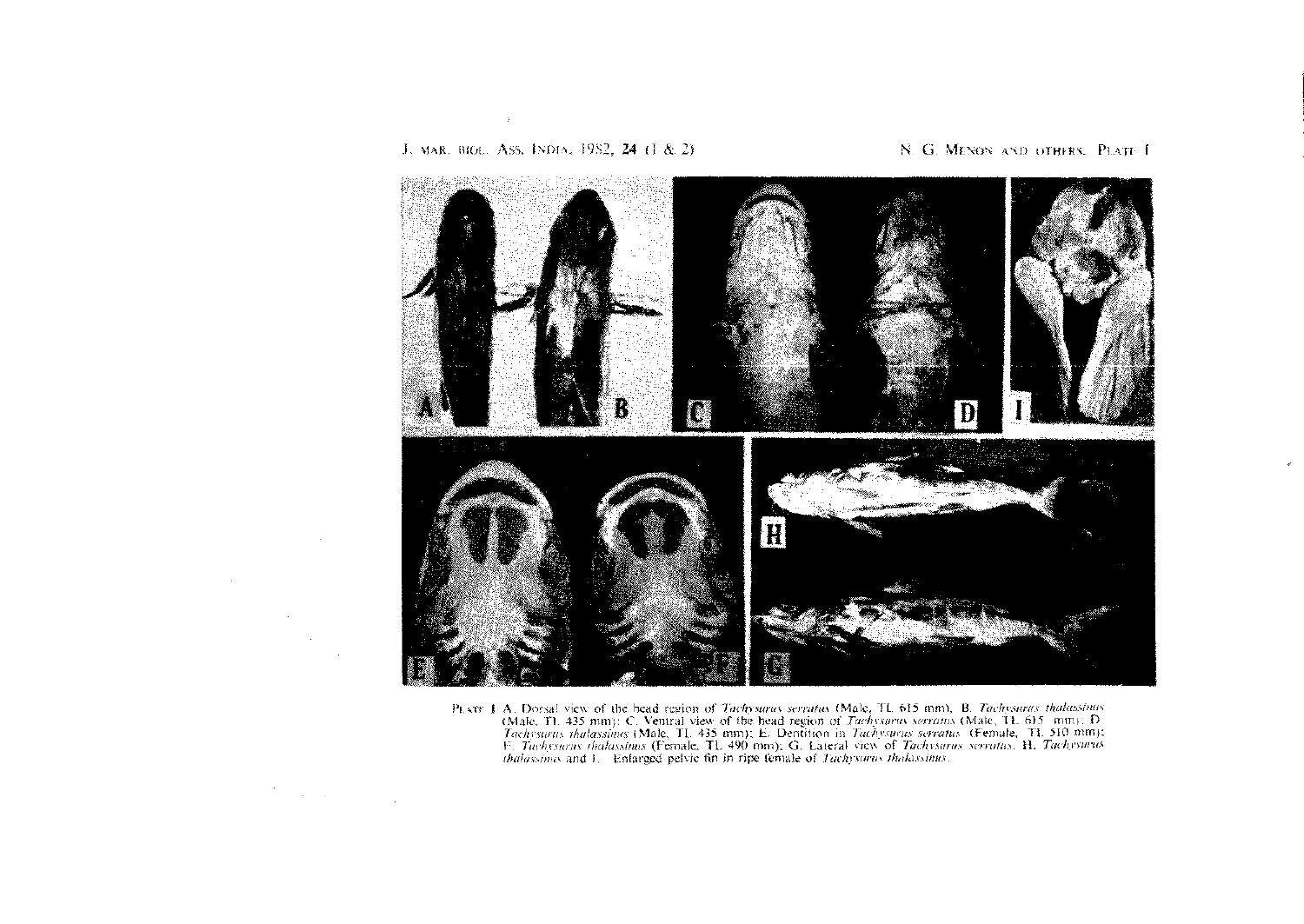

PLATE H.A. Lateral view of *Tachysurus thalassinus* male (TL 728 mm); B. Lateral view of *Tachysurus serratus* male (TL 850 mm) and C. Ventral view of male (TL 850 mm) and female (TL 922 mm) *Tachysurus serratus*, arrow in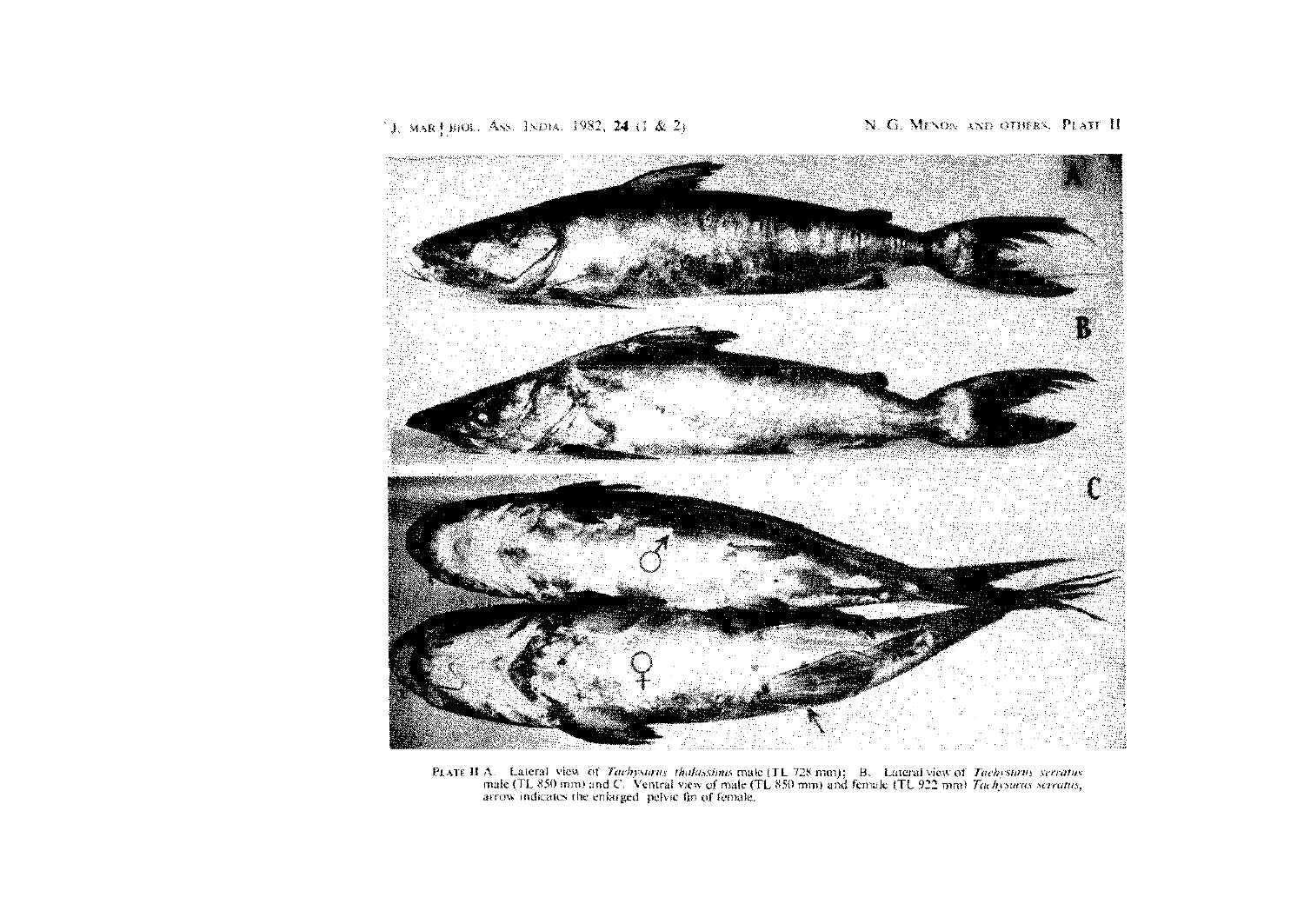have patches (Palatine) with some interspace and with growth the intervening areas between the patches become crowded with teeth and no interspace is seen". This argument may not hold good since they have not examined larger specimen (those above 370 mm in standard length) of both species. The present study does demonstrate a remote resemblance between the juveniles of *T. serratus* and *T. thalassinus* 

*T. serratus* the mesial space between the inner vomerine patches is maintained throughout its life in both sexes. Similarly, specimens of *T. thalassinus* belonging to all size-groups, irrespective of sexes, showed consistency in the shape and disposition of toothed palatine patches (Fig.3 a-c) with the inner vomerine patches placed closely without any interspace between the two.

| <b>Characters</b>                                                      | T. serratus                                                                                                    | T. thalassinus                                                                           |  |  |
|------------------------------------------------------------------------|----------------------------------------------------------------------------------------------------------------|------------------------------------------------------------------------------------------|--|--|
| Body proportions $(\%$ in total length)                                |                                                                                                                |                                                                                          |  |  |
| Standard length                                                        | 80.2                                                                                                           | 78.0                                                                                     |  |  |
| Length of head<br>ь.                                                   | 22.6                                                                                                           | 21.4                                                                                     |  |  |
| Height of head at occiput<br>C.                                        | 10.7                                                                                                           | $*11.5$                                                                                  |  |  |
| d. Length of snout (pre-orbital length)                                | 10.0                                                                                                           | 73                                                                                       |  |  |
| Length of dorsal spine<br>е.                                           | 14.6                                                                                                           | 15.6                                                                                     |  |  |
| Maxillary barbel length                                                | 16.0                                                                                                           | 12.1                                                                                     |  |  |
| Jaws                                                                   | Jaws unequal, Upper jaw accute projects<br>over the mouth                                                      | Upper<br>Jaws equal,<br>iaw<br>rounded.                                                  |  |  |
| Premaxillary band of teeth                                             | Exposed, 4 times long as broad                                                                                 | Not exposed, 6 times-long<br>as broad.                                                   |  |  |
| Occipital crest                                                        | Serrated                                                                                                       | Crenulated                                                                               |  |  |
| Palatine teeth                                                         | 3 distinct patches on each side; inner<br>vomerine patches of both sides separated<br>by a clear mesial space. | 3 distinct patches on each<br>side, inner vomerine patches<br>of both sides placed close |  |  |
|                                                                        |                                                                                                                | together.                                                                                |  |  |
| Colour<br>Osteological characters                                      | Dark-red-brown                                                                                                 | Silvery-dark grey.                                                                       |  |  |
| a. Vertebrac                                                           | Seven vertebrae form pars sustentaculum                                                                        | Eight vertebrae form pars<br>sustentaculum                                               |  |  |
| b. First vertebra-ventral process                                      | Widely separated                                                                                               | Close together                                                                           |  |  |
| Condylar process of Scaphium<br>C.<br><b>Branchiostegal rays</b><br>d. | Not demarcated                                                                                                 | Well demarcated                                                                          |  |  |
| on ceratohyal<br>1.                                                    |                                                                                                                |                                                                                          |  |  |
| on epihyal<br>2.                                                       |                                                                                                                |                                                                                          |  |  |
| e. Angle of the inferior border of                                     |                                                                                                                |                                                                                          |  |  |
| operculum.                                                             | $25^\circ$                                                                                                     | 21°                                                                                      |  |  |
| f. Ethmoid bone                                                        | Anterior face with conical protuberance                                                                        | Anterior face round                                                                      |  |  |

TABLE 1. *Distinguishing characters of* T. serratus *and* T. thalassinus

only in the colour and the longer upper caudal lobe, and not in any other characters. A closer examination of the juveniles and sub-adults of *T. serratus* clearly shows the conical and pointed snout and differences in palatine patches. As *T. serratus* grows to a very large size, upto 135 cm, specimens of all size-groups belonging to both sexes were examined to establish the identity of *T. serratus.* It was observed that the toothed palatine patches of young ones do not show any change either in shape or disposition from that of the adult fish (Fig. 2 a-c), other than the growth of individual plates. In

Jayaram, in the FAO Species Identification Sheets for Western Indian Ocean (Fischer and Bianchi, 1984) considered only *Arius thalassinus*  as the valid species. The most distinctive characters utilised for identification of *A.thalassinus* were size and shape of snout and palatine patches. He described the snout of *A. thalassinus* in varying shape "in *males* acute, pointed with upper jaw longer than the lower and premaxillary band of teeth exposed, in *females*  rounded, jaws more or lesss equal, premaxillary band of teeth not so prominently visible". The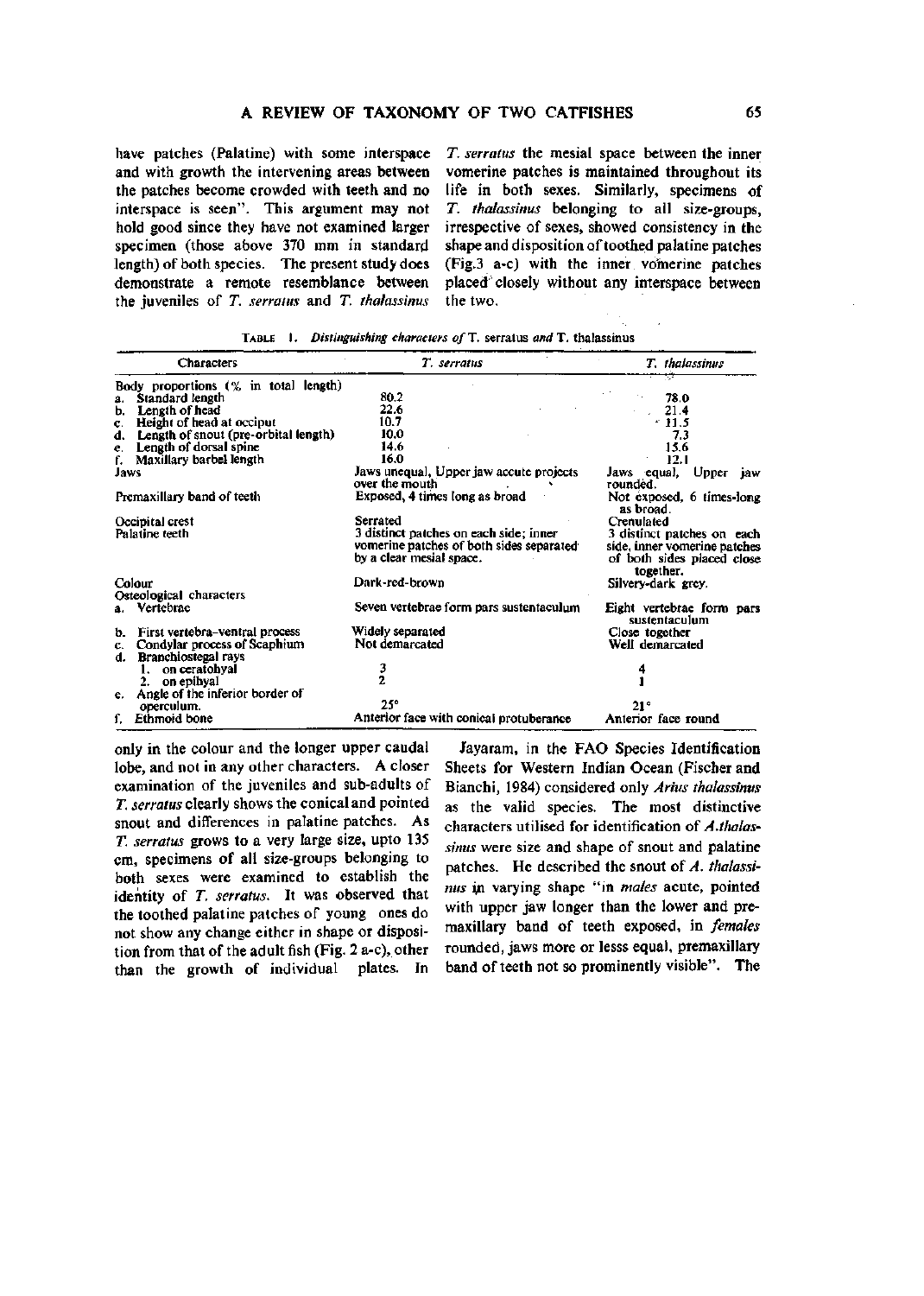palatine teeth of *A.thalassimis* were described as "villiform, in three patches on each side, forming a traingle, posterior patch longest, patches usually fused (May be slightly separated in

juveniles)". It was also given that "the outer pelvic fin rays sometime thickened in females". Again, the colour of *male* is described as darkred-brown to bluish-grey with numerous narrow



Fig. 2. Dentition in *Tachysunis serratus:* a. Female (TL 206 mm); b. Male (TL 305 mm) and c. Female (TL 905 mm).

TABLE 2. *Morphometric proportions (in* % *of total length), based on measurements of* 55 *specimens of* Tachysunis serratus *of total length range*  257-935mm

TABLE 3. *Morphometric proportions (in* % *of total length) based on measurements of 35 specimens of* Tachysurus thalassinus *of total length range* 183-430 mm

| Morphometric measurements        | Range<br>(% TL) | Mean<br>$(\%TL)$ | Morphometric measurements        | Range<br>$($ %TL) | Mean<br>$(\%$ TL) |  |
|----------------------------------|-----------------|------------------|----------------------------------|-------------------|-------------------|--|
| Standard length                  | 77.8-83.4       | 80.2             | Standard length                  | 76.4-79.3         | 78.0              |  |
| Length of head                   | 20.1-24.2       | 22.6             | Length of head                   | 19.9-24.1         | 21.4              |  |
| Height of head at occiput        | 10.0-14.9       | 10.7             | Height of head at occiput        | $11.1 - 12.2$     | 11.5              |  |
| Width of head                    | $14.0 - 14.9$   | 14.4             | Width of head                    | $14.7 - 15.5$     | 15.0              |  |
| Pre-orbital length               | $9.2 - 10.9$    | 10.0             | Pre-orbital length               | $6.6 - 7.9$       | 7.3               |  |
| Diameter of eye                  | $3.8 - 4.7$     | 4.1              | Diameter of eye                  | $3.9 - 4.9$       | 4.1               |  |
| Inter-orbital width              | $10.3 - 16.5$   | 11.0             | Inter orbital width              | $10.9 - 12.5$     | 11.4              |  |
| Depth of body                    | 14.3-16.5       | 15.2             | Depth of body                    | $15.2 - 17.9$     | 16.6              |  |
| Length of caudal peduncle        | $15.3 - 17.5$   | 16.2             | Length of caudal peduncle        | $15.3 - 16.4$     | 15.4              |  |
| Least height of caudal peduncle  | $5.0 - 5.4$     | 5.1              | Least beight of caudal peduncle  | $5.1 - 6.0$       | 5.6               |  |
| Longest ray of dorsal            | 15.9-17.5       | 16.3             | Longest ray of dorsal            | 16.3-19.1         | 17.4              |  |
| Length of dorsal spine           | $14.3 - 14.9$   | 14.6             | Length of dorsal spine           | 14.7-16.7         | 15.6              |  |
| Length of pectoral               | 14.2-14.9       | 14.5             | Length of pectoral               | $14.1 - 16.4$     | 15.0              |  |
| Length of pectoral spine         | 13.1-14.6       | 13.9             | Length of pectoral spine         | 13.7-15.2         | 14.4              |  |
| Length of ventral                | $10.0 - 10.6$   | 10.2             | Length of ventral                | $11.1 - 12.1$     | 11.5              |  |
| Longest ray of anal              | $8,4-9,5$       | 9.1              | Longest ray of anal              | 8.3-10.2          | 9.2               |  |
| Length of base of anal           | $8.5 - 9.8$     | 9.0              | Length of base of anal           | $9.7 - 11.4$      | 10.7              |  |
| Length of base of adipose dorsal | $2.5 - 2.9$     | 2,7              | Length of base of adipose dorsal | $2.7 - 3.8$       | 3.3               |  |
| Post-orbital length              | $86.1 - 87.2$   | 86,7             | Post-orbital length              | 88, 3-90, 7       | 89,4              |  |
| Depth at anal                    |                 | $\ddotsc$        | Depth at anal                    | $12.8 - 14.0$     | 13.4              |  |
| Pre-dorsal length                | $29.1 - 31.7$   | 31.1             | Pre-dorsal length                | 28.4-31.6         | 30.2              |  |
| Pre-ventral length               | 41.6-47.0       | 45.0             | Pre-ventral length               | 42.1-44.4         | 43.2              |  |
| Maxillary barbel length          | $14.1 - 18.0$   | 16,0             | Maxillary barbel length          | $10.2 - 13.5$     | 12.1              |  |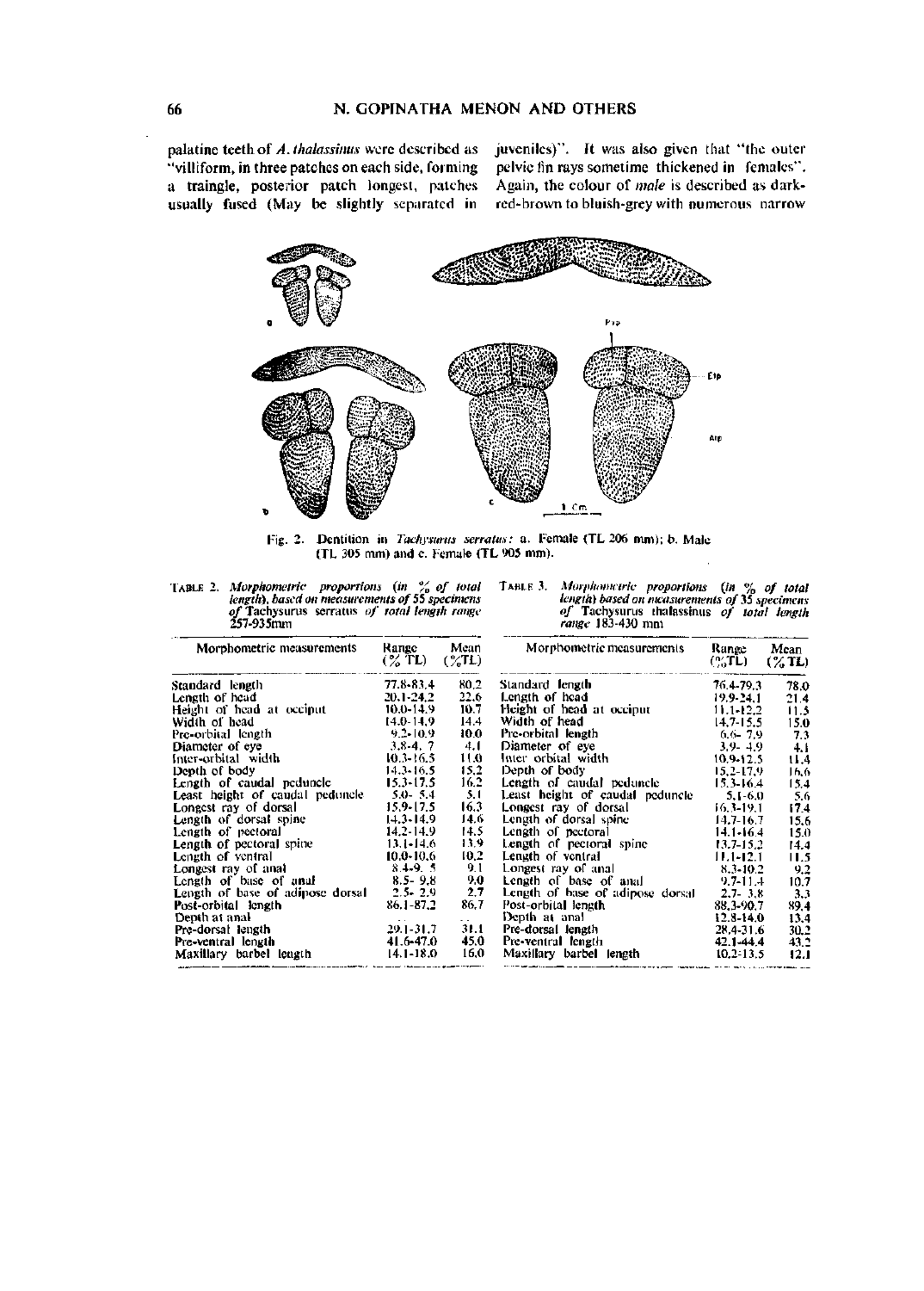parallel transverse bands and in *female* uniformly dark or grey.

Jt appears from the above description of *A. thalassinus* that there is sexual dimorphism in this species. As regards sexual dimorphism almost all species of tachysurids do demonstrate sexual differences during spawning season. The females are distinct, when ripe, with well developed enlarged, specially modified pelvic fins (Plate II) and distended abdomen, and the males with widened buccal cavity, although the sexes are similar throughout the rest of the period. After spawning, pelvic fins in female, and after buccal incubation, the buccal cavity

in male regain original size and shape. In no other morphometric and meristic characters there are any significant differences between sexes at any stage in life, other than those described above. Hence, the sexual differences described by Jayaram for *A. thalassinus* are nothing but an overlap of characters of *T. serratus* and *T. thalassinus.* It seems that Jayaram has mixed some of the characters of *T. serratus* with those of *T. thalassinus* and presented them as sexlinked variations. *The acute, pointed snout with upper jaw longer,* described by Jayaram for male *T. thalassinus,* is an important external character to identify *T. serratus,which* is constant in both sexes (PI. II) and in all size-groups.



Fig. 3. Dentition of *Tachysurus thalassinus:*  a. Male (TL 290 mm); b. Male (TL 400 mm) and c. Female (TL 460 mm). (Pvp - and Atp - Additional toothed plate) prevomerine patch; Etp Ectopterygoid patch